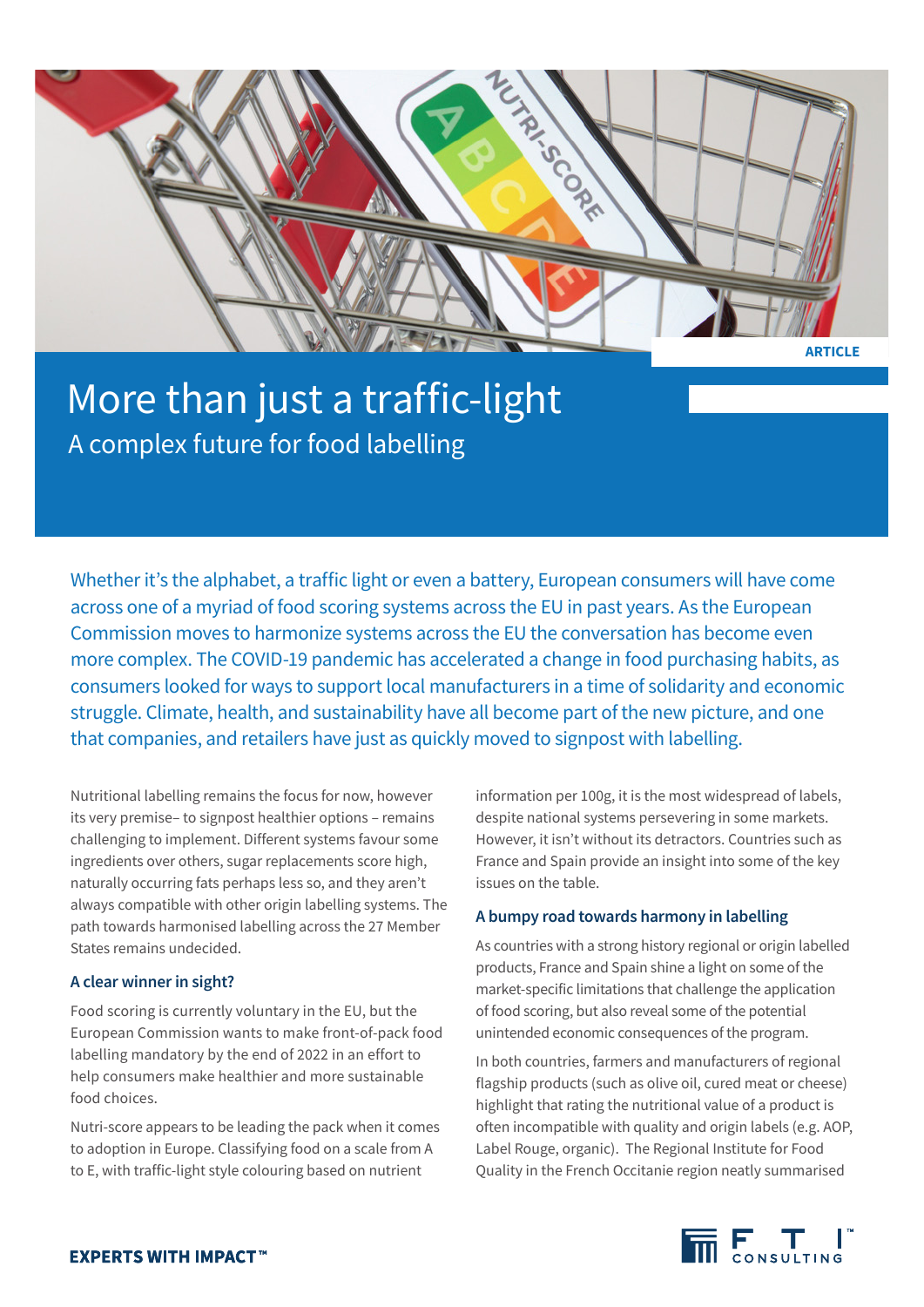the challenge in a recent [press release](https://www.irqualim.fr/actualite/17-05-2021/lirqualim-juge-laffichage-nutri-score-inadapte-aux-produits-alimentaires) by asking: "*What to choose between a diet soda, rated B because it is sugar-free but contains sweeteners, and an unprocessed organic farm apple juice, rated C?*"

In Spain, inspiration is being taken from the experiences of fellow Mediterranean countries such as Italy, to consider new ways of addressing the challenge to better reflect the value of typical regional products (such as olive oil, which would be classified as C or D under Nutri-Score).

# **Front of pack shifting consumer and retailer behaviour**

In France, the Nutri-Score scheme has already led to significant changes in consumer behaviour and health since it was introduced voluntarily by certain brands in 2017. The market share of brands committed to the Nutri-Score approach in France reaches 50% of the volumes in 2020. 94% of consumers say they are in favour of the logo being displayed on packaging and 89% think that it should be made compulsory. Recent [research](https://www.iriworldwide.com/IRI/media/IRI-Clients/International/fr/IRI_Scan_de_l-info_Nutriscore_Bilan-2020.pdf) in France has also shown there has been an increase in sales of the best rated products, highlighting that consumers are sensitive to this issue.

These trends are providing a genuine incentive for manufacturers to reformulate their products to win over consumers. For example, breakfast food leader [Kellogg's](https://www.kelloggs.fr/content/dam/europe/kelloggs_fr/pdf/2021/DP-KELLOGG) recently launched a project in France to reformulate its recipes for children, aiming to have them all labelled A or B on Nutri-Score by 2022. [McDonald's](https://www.mcdonalds.fr/espace-presse/communiques-de-presse?articleId=661601) will even start to display the Nutri-Score on its products by this summer, becoming the first fast-food chain in France to do so.

# **Political support divided**

Economic recovery from the COVID-19 pandemic has added another layer of complication. Conversations around supply chain security and sovereignty haven't escaped the food sector, especially not in France and Spain. In France, for example, MPs and regional political representatives frequently urge the Minister of Agriculture and Food to support local industries, gastronomical heritage, and traditional know-how by excluding certain products from Nutri-Score ratings.

The French Minister of Agriculture has not yet responded to the critics and the Minister of Health meanwhile continues to fully support Nutri-Score, including at EU level.

In Spain the Minister of Consumer Affairs has also decided to endorse<sup>1</sup> the voluntary implementation of Nutri-Score in the country before the end of 2021. There is no consensus, however, with the Ministry of Agriculture on how to implement it, in large part because of widespread criticism from farmers and food producers.

### **Nutri-Score's winning moment**

February 2021 marked a defining moment in Nutri-score establishing prominence. Germany, France, Spain, Belgium, the Netherlands, Switzerland, and Luxembourg joined forces to establish a "transnational coordination mechanism" to ensure coordination and "efficient implementation" of the scheme<sup>2</sup>. The initiative has placed increasing pressure on the European Commission to harmonise front-of-pack nutrition information. For its part, the Commission has launched a stakeholder consultation process as it considers adopting Nutri-Score across the EU (among other labelling options such as endorsement logos or numerical labelling), and it is expected to publish its proposal in the fourth quarter of 2022.

It is highly likely that Nutri-Score will be approved by the Commission: only a handful of Southern European Member States oppose it, it has clear support from the six Member States involved in coordination, and most other countries are either undecided or not firmly against it (with some even allowing international brands to already implement it nationally).

### **A future beyond food labelling**

In the long-term, the EU is expected to go beyond mere nutritional labelling to develop a more comprehensive sustainable food system framework by 2023. This framework will enable food companies and retailers to progressively raise their sustainability standards to a new norm for all food products on the EU market. It is expected to combine certification and labelling on the sustainability performance, and even production of food products.

Some retailers are anticipating this next move by implementing wider sustainable labelling schemes, a good example being the Colruyt Eco-Score<sup>3</sup> initiative in Belgium. This scheme looks at additional criteria such as sustainable packaging and sourcing along with production methods but appearing alongside Nutri-Score does appear to add a layer of consumer confusion.

<sup>1</sup> [https://www.lamoncloa.gob.es/serviciosdeprensa/notasprensa/consumo/](https://www.lamoncloa.gob.es/serviciosdeprensa/notasprensa/consumo/Paginas/2020/260620-consumo.aspx) [Paginas/2020/260620-consumo.aspx](https://www.lamoncloa.gob.es/serviciosdeprensa/notasprensa/consumo/Paginas/2020/260620-consumo.aspx)

<sup>2</sup> [https://gouvernement.lu/en/actualites/toutes\\_actualites/](https://gouvernement.lu/en/actualites/toutes_actualites/communiques/2021/02-fevrier/12-mpc-nutriscore.html) [communiques/2021/02-fevrier/12-mpc-nutriscore.html](https://gouvernement.lu/en/actualites/toutes_actualites/communiques/2021/02-fevrier/12-mpc-nutriscore.html)

<sup>3</sup> [https://www.colruytgroup.com/wps/portal/cg/en/home/stories/Why-an-Eco-](https://www.colruytgroup.com/wps/portal/cg/en/home/stories/Why-an-Eco-Score )[Score](https://www.colruytgroup.com/wps/portal/cg/en/home/stories/Why-an-Eco-Score )